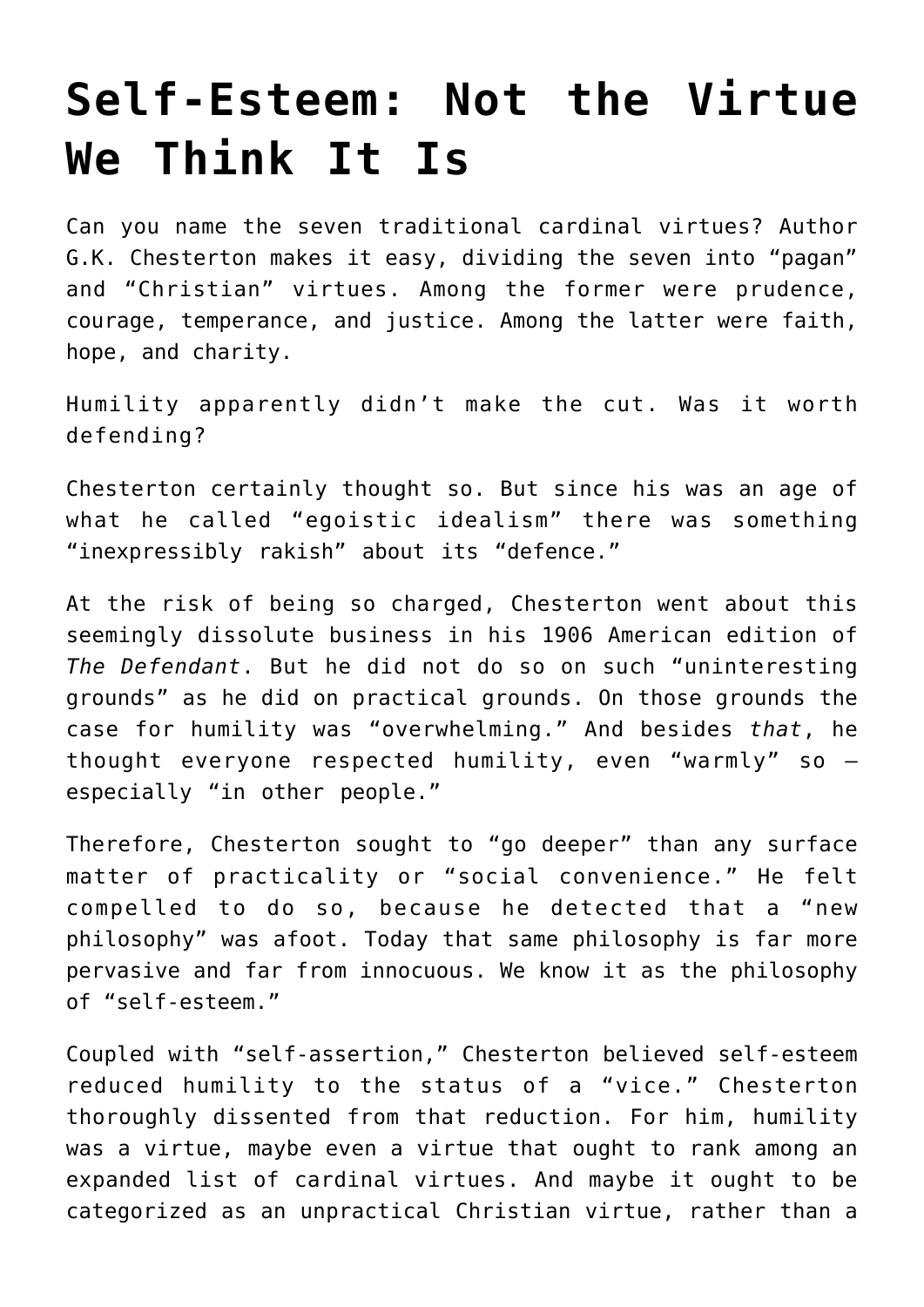practical pagan one.

Chesterton set humility against "self-esteem" and "selfassertion," both of which pagans had asserted in the face of "capricious gods." Christianity, however, "opened to men a clear deliverance." Their "covenant with God" brought with it a sense of security, and it is "always the secure who are humble."

Chesterton witnessed this virtue in the streets of London among "evangelical revivalists," who had about them an "irritating humility" and an "irritating hilarity." This curious combination was simply "too universal to be ignored."

Chesterton might have been excused had he finished on that note. But it was not enough for him to note that humility had been "discredited" as a virtue or that it had survived among revivalists. That was only half of his story. The other half had something to do with that "irritating hilarity" of those same evangelists, who were in their own way reacting against what Chesterton saw as the "great collapse of joy."

He detected that collapse in both the literature and the philosophy of his day. Another revival, namely the revival of the "splendor of Greek self-assertion," had been matched by the accompanying revival of the "bitterness of Greek pessimism."

Chesterton had also detected that people of his day had "arrogate(d)" to themselves the "liberty of self-sufficing deities," while at the same time they had reduced themselves to "dingy maniacs" who had been "chained up like dogs." It was altogether a "curious state" of affairs.

It's also a state of affairs that is very much with us today. We think of ourselves as god-like creatures or as hapless victims. Both lack the virtue of humility. Whether as deities or dogs, we fail to appreciate things as they should be appreciated. We lack not just humility, but gratitude.